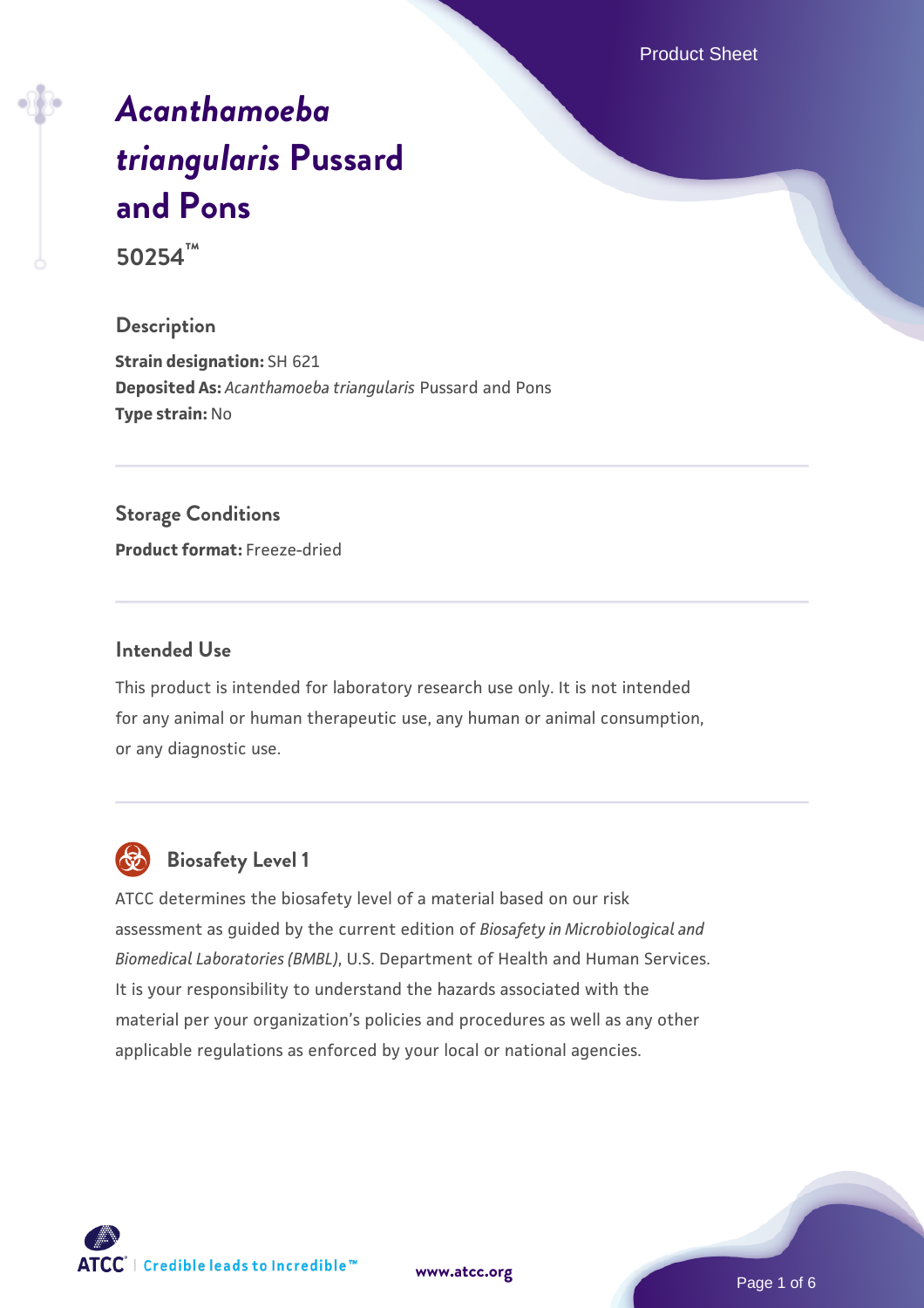# *[Acanthamoeba triangularis](https://www.atcc.org/products/50254)* [Pussard and Pons](https://www.atcc.org/products/50254) Product Sheet **50254**

ATCC highly recommends that appropriate personal protective equipment is always used when handling vials. For cultures that require storage in liquid nitrogen, it is important to note that some vials may leak when submersed in liquid nitrogen and will slowly fill with liquid nitrogen. Upon thawing, the conversion of the liquid nitrogen back to its gas phase may result in the vial exploding or blowing off its cap with dangerous force creating flying debris. Unless necessary, ATCC recommends that these cultures be stored in the vapor phase of liquid nitrogen rather than submersed in liquid nitrogen.

# **Certificate of Analysis**

For batch-specific test results, refer to the applicable certificate of analysis that can be found at www.atcc.org.

# **Growth Conditions**

**Medium:**  [ATCC Medium 712: PYG w/ Additives](https://www.atcc.org/-/media/product-assets/documents/microbial-media-formulations/7/1/2/atcc-medium-712.pdf?rev=7a3975f3ced8477999762ca76164fb74) **Instructions for complete medium:** ATCC Medium 712 **Temperature:** 25°C **Culture system:** Axenic

## **Handling Procedures**

## **Culture maintenance:**

1. When the culture is at or near peak density, vigorously agitate the culture.

2. Transfer approximately 0.25 ml to a fresh tube or flask containing 5 ml of fresh ATCC medium 712.





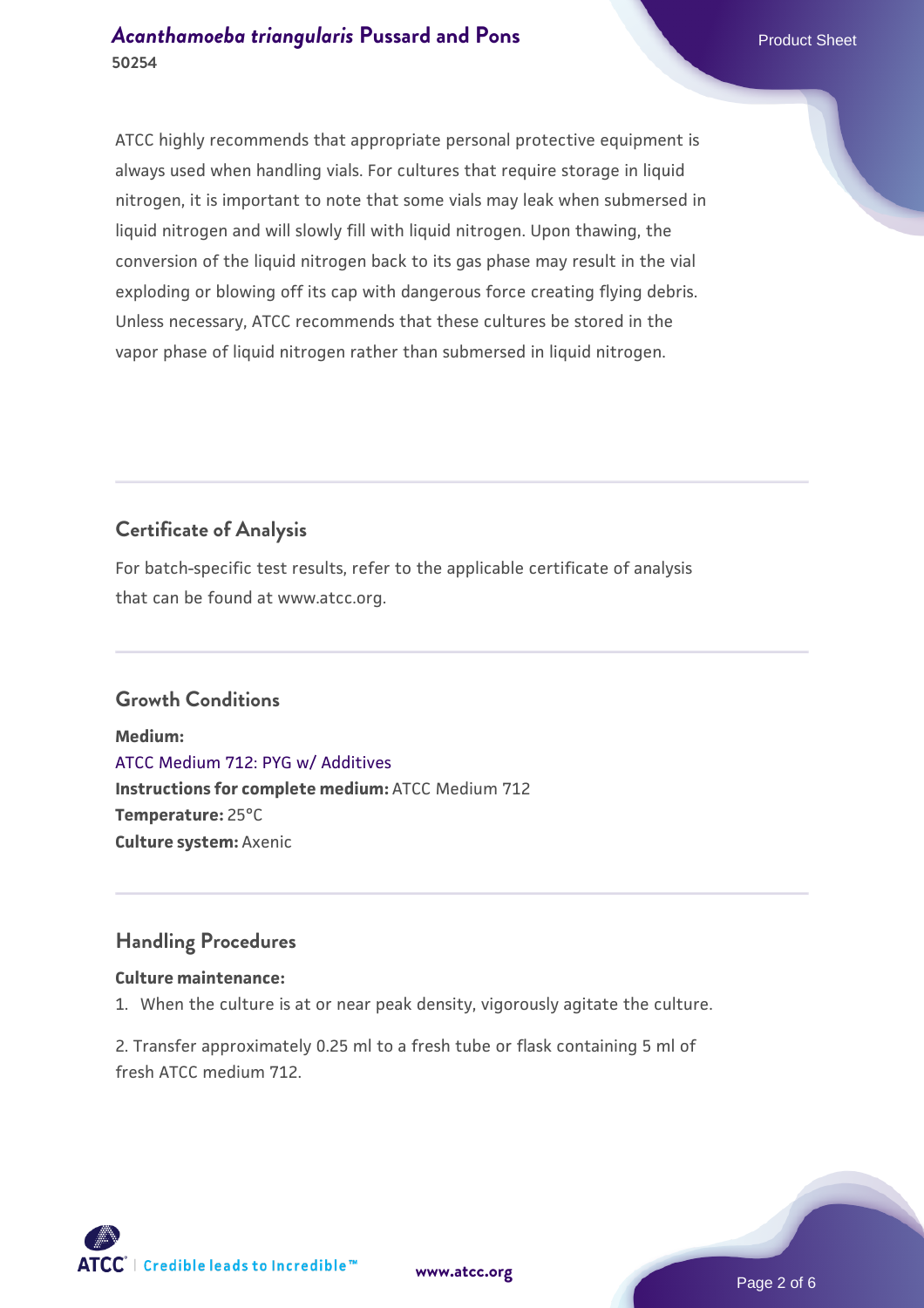3. Screw the caps on tightly and incubate at 25°C (incubate test tubes at a 15° horizontal slant).

4. The amoebae will form an almost continuous sheet of cells on the bottom surface of the flask or test tube. Repeat steps 1-3 at 10-14 d intervals.

#### **Cryopreservation:**

1. To achieve the best results set up cultures with several different inocula (e.g. 0.25 ml, 0.5 ml, 1.0 ml). Harvest cultures and pool when the culture that received the lowest inoculum is at or near peak density.

2. If the cell concentration exceeds the required level do not centrifuge, but adjust the concentration to between 2 x  $10^6$  and 2 x  $10^7$ cysts/ml with fresh medium. If the concentration is too low, centrifuge at 600 x g for 5 min and resuspend the pellet in the volume of fresh medium required to yield the desired concentration.

3. While cells are centrifuging prepare a 15% (v/v) solution of sterile DMSO as follows: Add the required volume of DMSO to a glass screw-capped test tube and place it in an ice bath. Allow the DMSO to solidify. Add the required volume of refrigerated medium. Dissolve the DMSO by inverting the tube several times.

 \*NOTE: If the DMSO solution is not prepared on ice, an exothermic reaction will occur that may precipitate certain components of the medium.

4. Mix the cell preparation and the DMSO in equal portions. Thus, the final concentration will be between  $10^6$  and  $10^7$  cells/ml and 7.5% (v/v) DMSO. The time from the mixing of the cell preparation and DMSO stock solution before the freezing process is begun should be no less than 15 min and no longer than 30 min.

5. Dispense in 0.5 ml aliquots into 1.0 - 2.0 ml sterile plastic screw-capped cryules (special plastic vials for cryopreservation).

6. Place the vials in a controlled rate freezing unit. From room temperature cool at -1°C/min to -40°C. If the freezing unit can compensate for the heat of fusion, maintain rate at  $-1^{\circ}C/min$  through the heat of fusion. At -40 $^{\circ}C$ plunge into liquid nitrogen. Alternatively, place the vials in a Nalgene 1°C



**[www.atcc.org](http://www.atcc.org)**

Page 3 of 6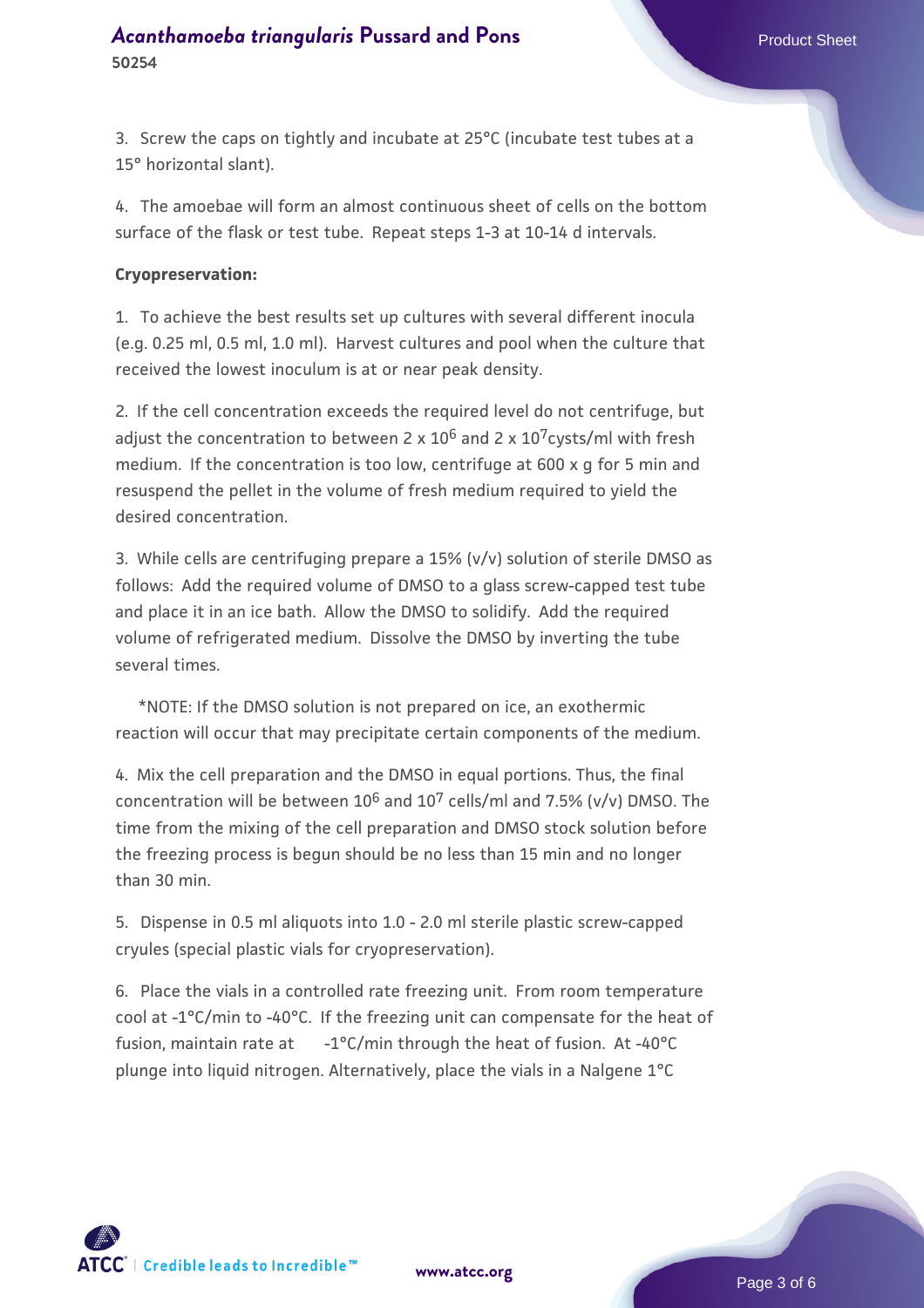# *[Acanthamoeba triangularis](https://www.atcc.org/products/50254)* [Pussard and Pons](https://www.atcc.org/products/50254) Product Sheet **50254**

freezing apparatus. Place the apparatus at -80°C for 1.5 to 2 hours and then plunge ampules into liquid nitrogen. (The cooling rate in this apparatus is approximately

 $-1$ °C/min.)

7. The frozen preparations are stored in either the vapor or liquid phase of a nitrogen freezer.

8. To establish a culture from the frozen state place an ampule in a water bath set at 35°C (2-3 min). Immerse the vial just sufficient to cover the frozen material. Do not agitate the vial.

9. Immediately after thawing, aseptically remove the contents of the ampule and inoculate into 5 ml of fresh ATCC medium 712 in a T-25 tissue culture flask or plastic 16 x 125 mm screw-capped test tube. Incubate at 25°C.

# **Material Citation**

If use of this material results in a scientific publication, please cite the material in the following manner: *Acanthamoeba triangularis* Pussard and Pons (ATCC 50254)

## **References**

References and other information relating to this material are available at www.atcc.org.

## **Warranty**

The product is provided 'AS IS' and the viability of ATCC<sup>®</sup> products is warranted for 30 days from the date of shipment, provided that the customer has stored and handled the product according to the information



**[www.atcc.org](http://www.atcc.org)**

Page 4 of 6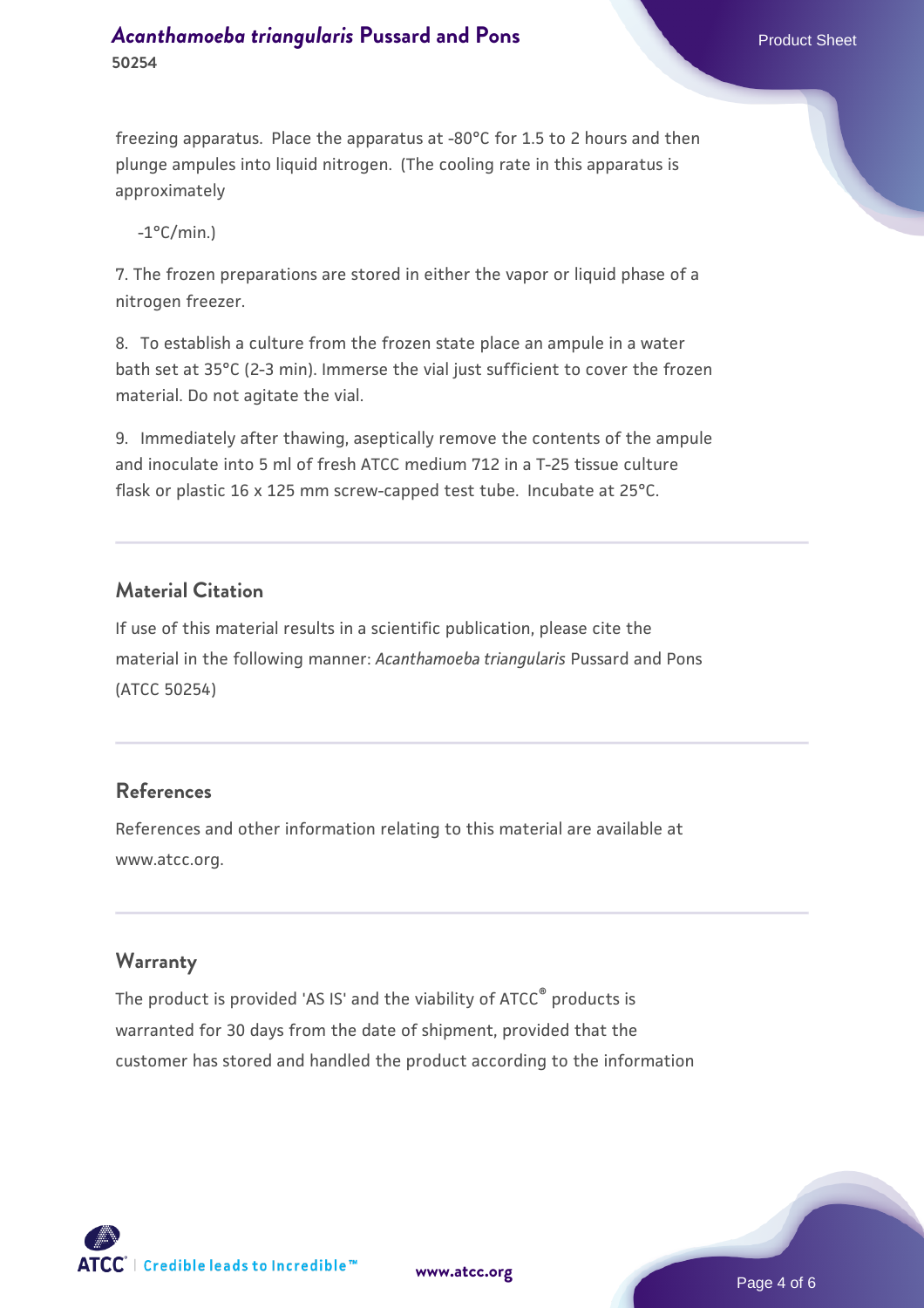# *[Acanthamoeba triangularis](https://www.atcc.org/products/50254)* [Pussard and Pons](https://www.atcc.org/products/50254) Product Sheet **50254**

included on the product information sheet, website, and Certificate of Analysis. For living cultures, ATCC lists the media formulation and reagents that have been found to be effective for the product. While other unspecified media and reagents may also produce satisfactory results, a change in the ATCC and/or depositor-recommended protocols may affect the recovery, growth, and/or function of the product. If an alternative medium formulation or reagent is used, the ATCC warranty for viability is no longer valid. Except as expressly set forth herein, no other warranties of any kind are provided, express or implied, including, but not limited to, any implied warranties of merchantability, fitness for a particular purpose, manufacture according to cGMP standards, typicality, safety, accuracy, and/or noninfringement.

## **Disclaimers**

This product is intended for laboratory research use only. It is not intended for any animal or human therapeutic use, any human or animal consumption, or any diagnostic use. Any proposed commercial use is prohibited without a license from ATCC.

While ATCC uses reasonable efforts to include accurate and up-to-date information on this product sheet, ATCC makes no warranties or representations as to its accuracy. Citations from scientific literature and patents are provided for informational purposes only. ATCC does not warrant that such information has been confirmed to be accurate or complete and the customer bears the sole responsibility of confirming the accuracy and completeness of any such information.

This product is sent on the condition that the customer is responsible for and assumes all risk and responsibility in connection with the receipt, handling, storage, disposal, and use of the ATCC product including without limitation taking all appropriate safety and handling precautions to minimize health or environmental risk. As a condition of receiving the material, the customer agrees that any activity undertaken with the ATCC product and any progeny or modifications will be conducted in compliance with all applicable laws,



**[www.atcc.org](http://www.atcc.org)**

Page 5 of 6